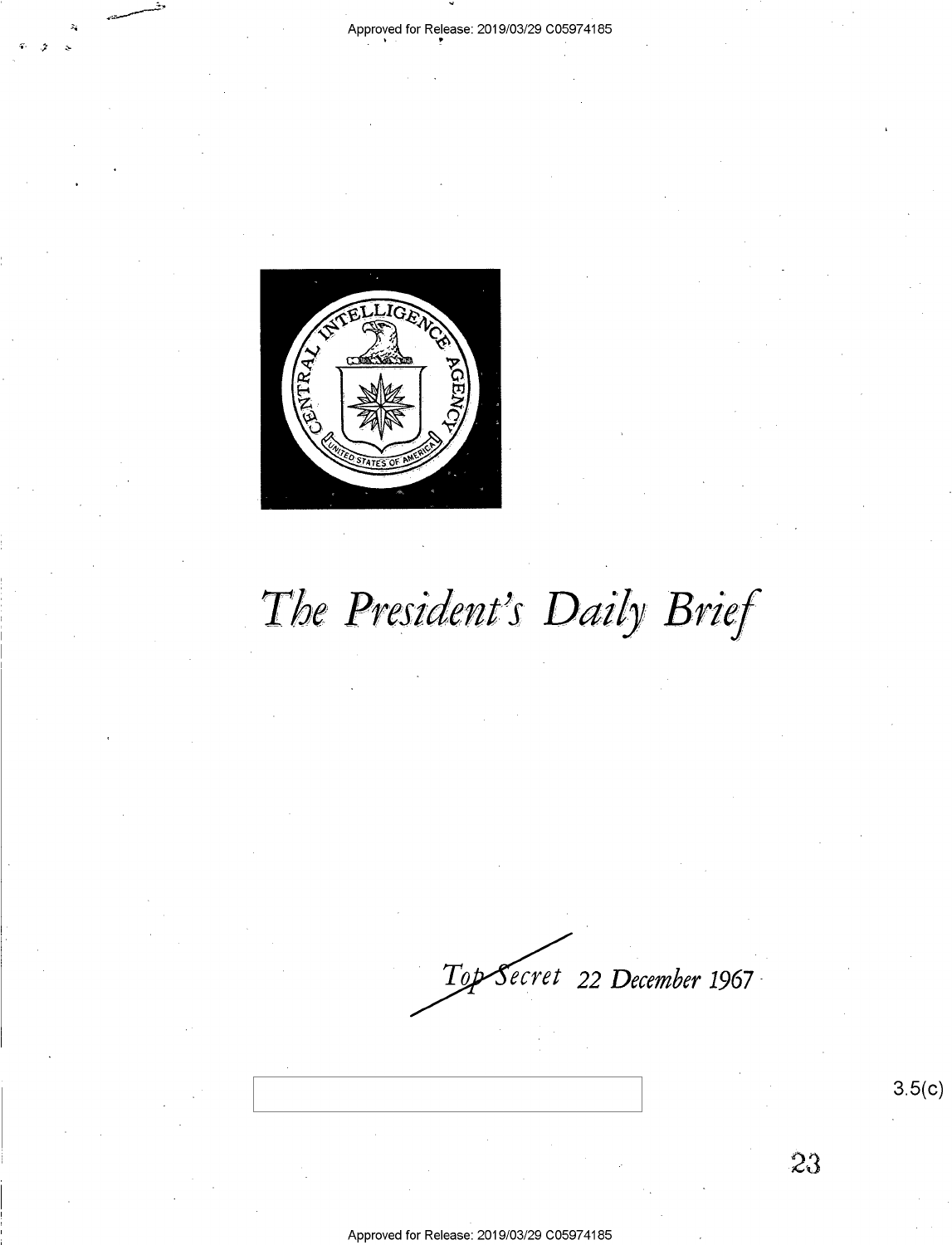TOP SECRET

 $\cdot$  /

3.3(h)(2)

### DAILY BRIEF 22 DECEMBER 1967

1. Communist China





Some cryptic Yemeni messages inter-

cepted on Wednesday suggest that the republicans were pressing then for new Soviet air strikes, but that the Soviets were stalling. There are other signs that the republican position in Sana is again becoming precarious.

## 3. United Kingdom

4. Cuba

The latest Gallup Poll, published in London on Wednesday, looks bad for Wilson. It concludes that only 32 percent of the voters would now vote Labor, while 49 percent would support the Conservatives. This is a postwar low for Labor.

Reports from Havana continue to tell of a new purge of Castro's opponents. Those arrested seem to have been pressing for more moderate policies,<br>both at home and abroad. Some of the both at home and abroad. victims are old-line prerevolutionary Communists, presumably friends of Mos-Others seem to be "moderates" from the middle echelon of the bureaucracy.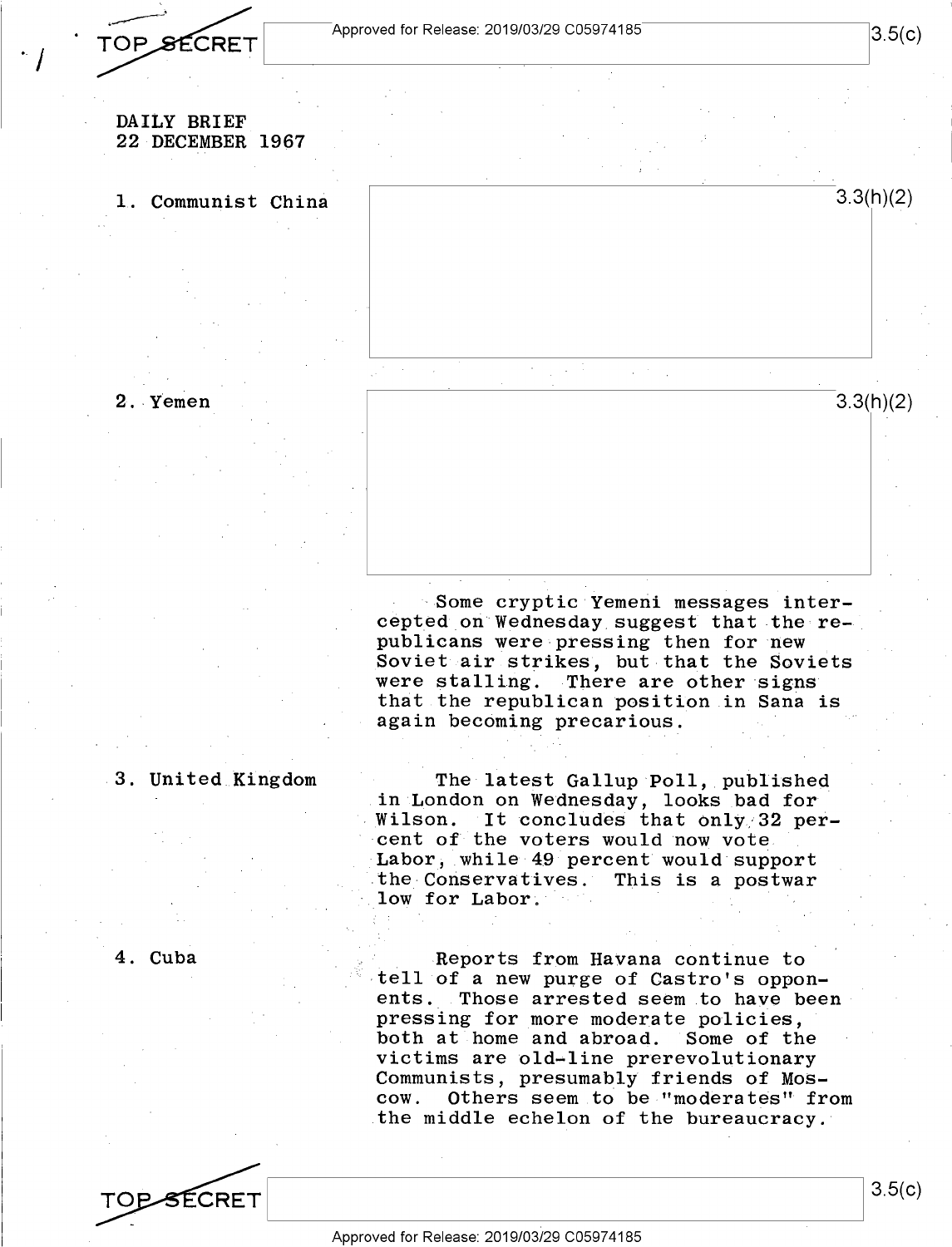3.5(c)

## 5. Chile-Argentina

President Frei has asked for US help in persuading Argentina to accept arbitration of an old territorial dispute between.the two countries. The argument, over navigation rights through a channel near Cape Horn, has recently flared up again. Frei thinks it could even result in armed conflict unless something is done quickly to get the ball rolling toward peaceful settlement.

TOP SECRET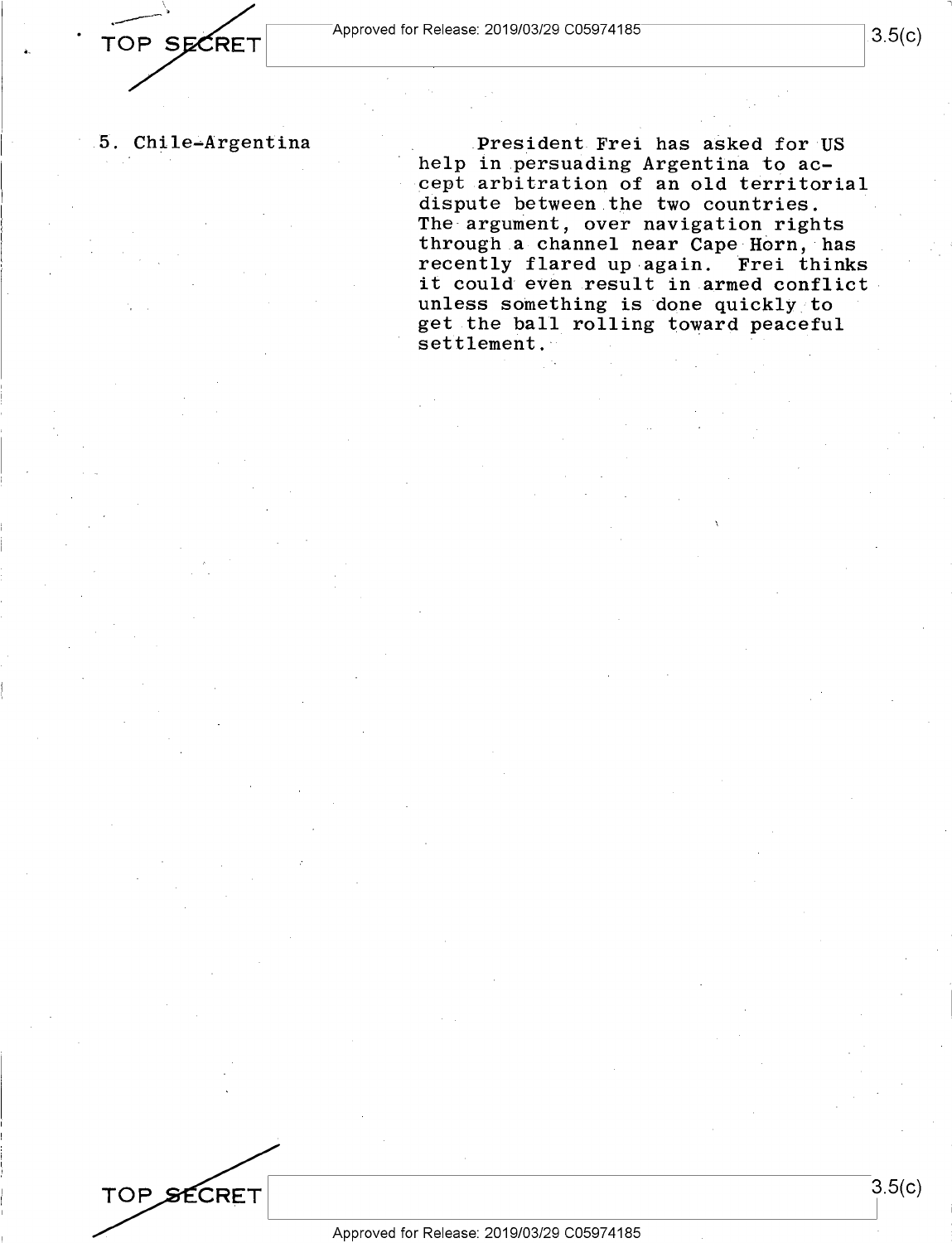# Approved for Release: 2019/03/29 C05974185

*Top Secret*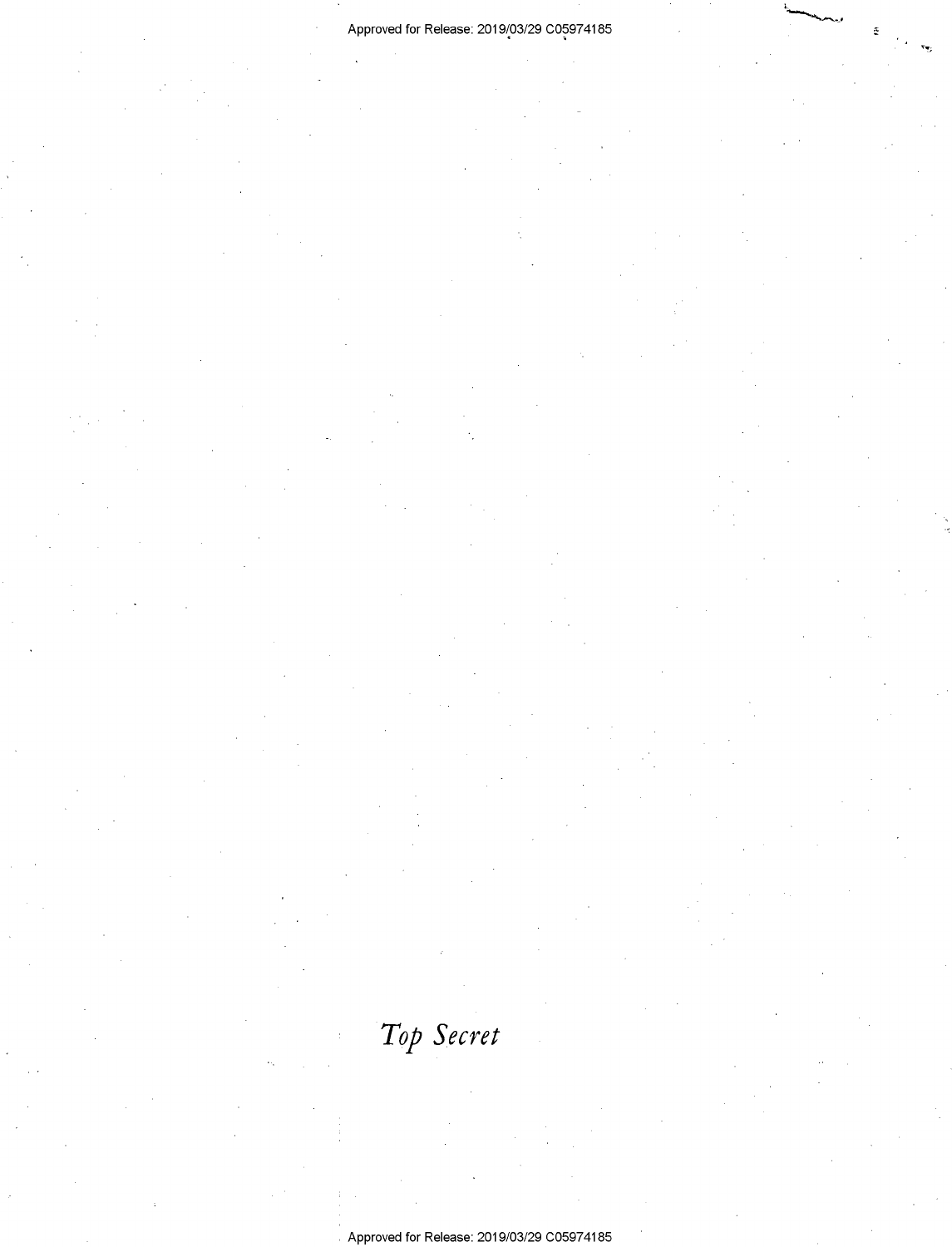



# FOR THE PRESIDENT'S EYES ONLY

# Special Daily Report on North Vietnam

Top-Secret 3.5(c) 1.6 22 December 1967

Approved for Release: 2019/03/29 C0597 4185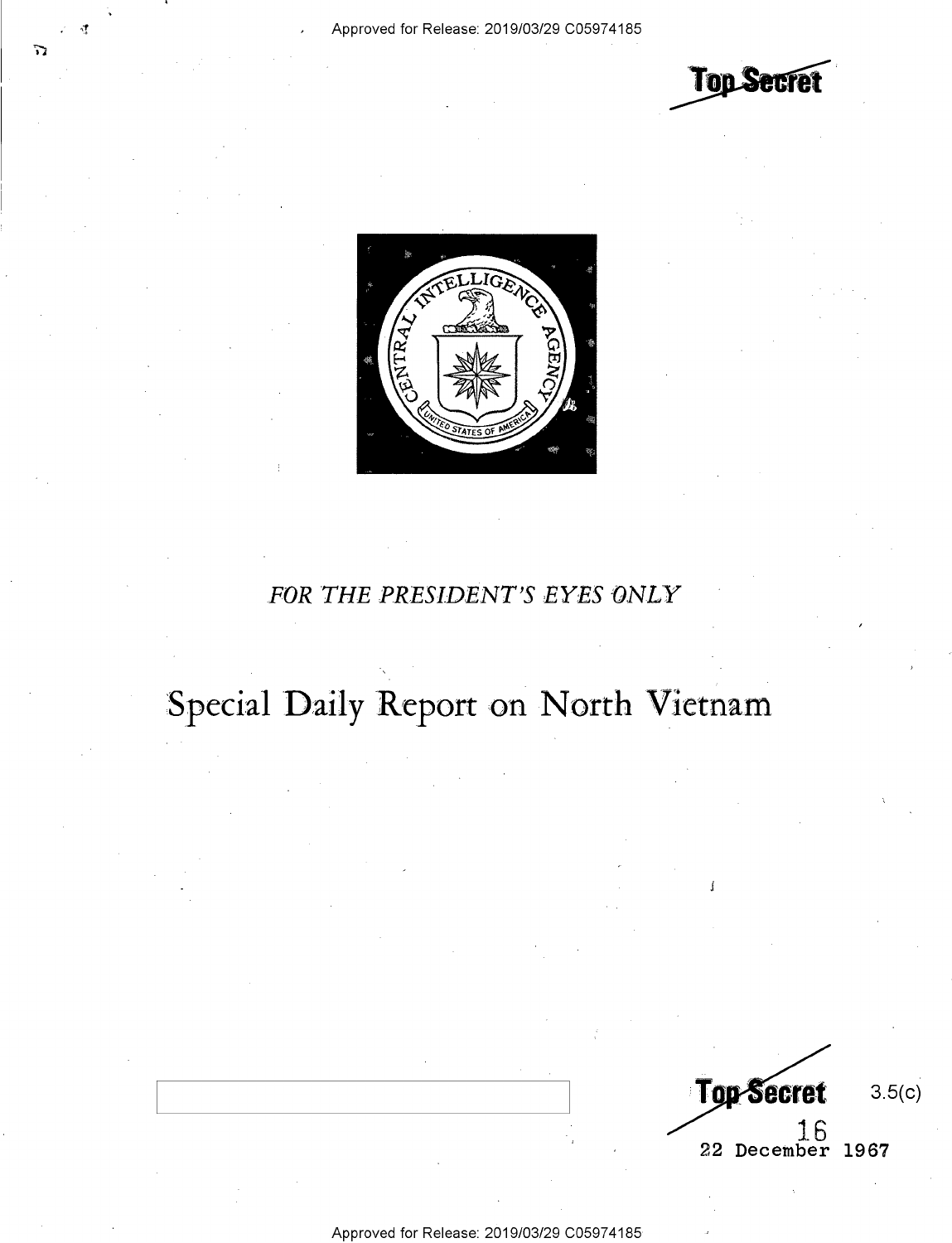*<sup>1</sup>***TOP** ~ I Approved for Release: 2019/03/29 C05974185 I 3  $\begin{array}{|c|c|c|c|}\n \hline\n \end{array}$   $\begin{array}{|c|c|c|}\n \hline\n \end{array}$   $\begin{array}{|c|c|}\n \hline\n \end{array}$   $\begin{array}{|c|c|}\n \hline\n \end{array}$   $\begin{array}{|c|c|}\n \hline\n \end{array}$   $\begin{array}{|c|c|}\n \hline\n \end{array}$   $\begin{array}{|c|c|}\n \hline\n \end{array}$   $\begin{array}{|c|c|}\n \hline\n \end{array}$   $\begin{array}{|c|c|}\n \hline\n \end{array}$ **T**<br>
Approved for Release: 2019/03/29 C05974185<br>
3.5(c)

> Special Daily Report on North Vietnam for the President's Eyes Only

#### 22 December 1967

### I. NOTES ON THE SITUATION

. •The Liberation Front Abroad: Some Communist capitals are publicizing the reception of Front representatives as diplomats. For example, when the new Front representative in Peking presented his "letter of appointment" to Chou En-lai early this month, Hanoi radio quoted Chou as saying that Peking regards the Front mission as "an official diplomatic mission enjoying the same status as foreign embassies in the diplomatic corps in Peking."

Similarly, a new Front representative arrived in Berlin last week and received high-level treatment from the East German Government. Ulbricht described the representative's office as a "diplomatic mission."

There is as yet no evidence that other Communist countries intend to change the status of the Front representative. In the Soviet Union, for example, the Front representative is officially accredited to the Afro--Asian Solidarity Committee, although he frequently sees high-level Soviet leaders and attends diplomatic functions.

Accrediting the Front representative to a foreign government with the rank of ambassador is not a new move by Communist or leftist governments. Front delegations .in Pyongyang, Havana, and Phnom Penh have enjoyed this status for some time--in the case of Pyongyang for more than a year.

|            | $\ast$<br>○米"2000年<br>$\ast$               |                      |
|------------|--------------------------------------------|----------------------|
|            |                                            | 3.3(h)(2)            |
|            |                                            |                      |
|            |                                            |                      |
|            |                                            |                      |
|            |                                            | $\cdot$<br>3.3(h)(2) |
|            |                                            |                      |
|            |                                            |                      |
| TOP SECRET |                                            | 3.5(c)               |
|            | Approved for Release: 2019/03/29 C05974185 |                      |

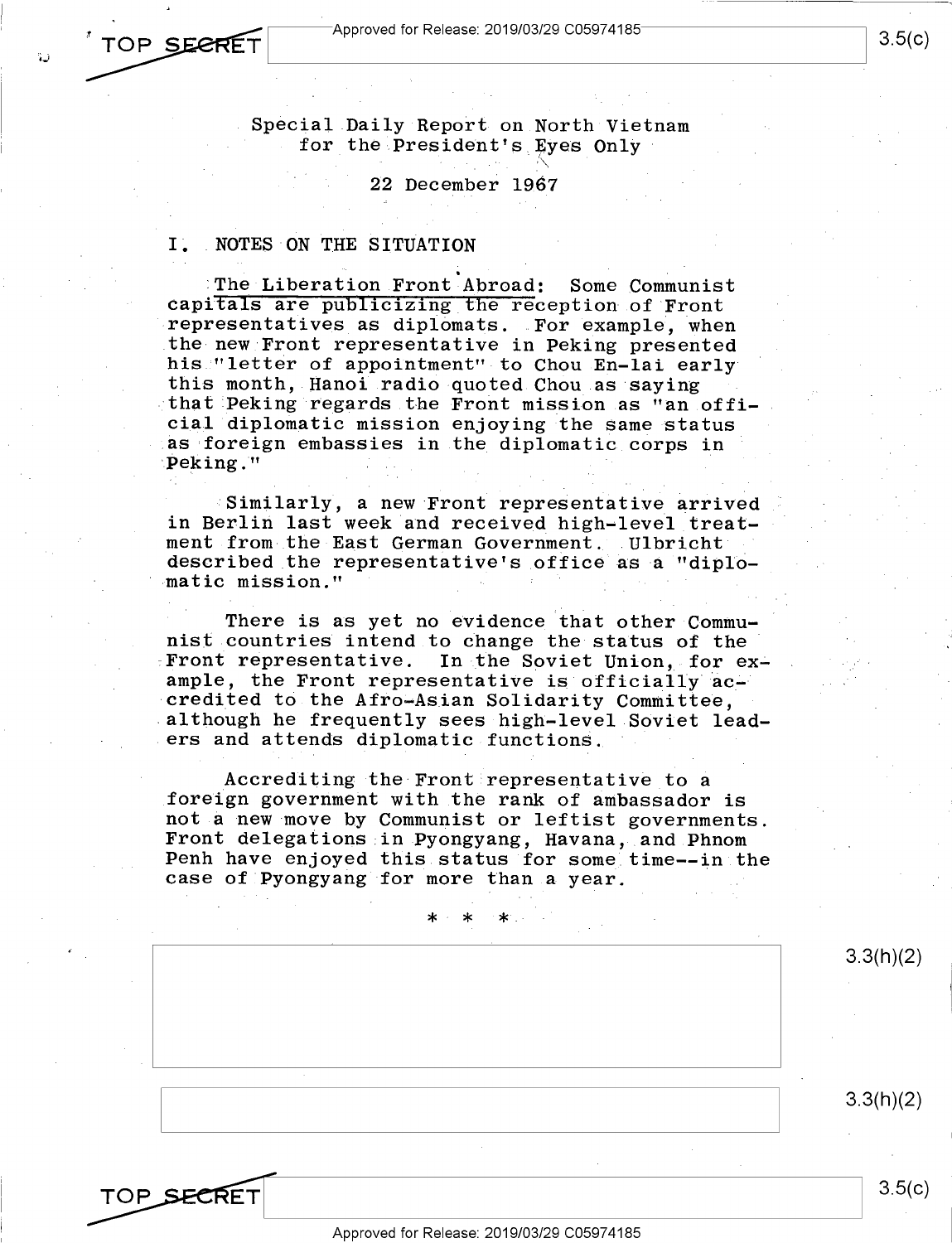3.3(h)(2)

Rural Food Situation:  $\vert$  |  $\vert$  |  $\vert$  |  $\vert$  |  $\vert$  |  $\vert$  |  $\vert$  |  $\vert$  |  $\vert$  |  $\vert$  |  $\vert$  |  $\vert$  |  $\vert$  |  $\vert$  |  $\vert$  |  $\vert$  |  $\vert$  |  $\vert$  |  $\vert$  |  $\vert$  |  $\vert$  |  $\vert$  |  $\vert$  |  $\vert$  |  $\vert$  |  $\vert$  |  $\vert$  |  $\vert$  |  $\vert$ gees who recently left North Vietnam have reported that the food situation in the rural area was generally unsatisfactory to the people. The rural rice ration, as in the cities, was sometimes adulterated with wheat and other unpopular substitutes. Most other foods were in short supply and expensive; black market prices for all foods were much higher than state prices. Common consumer items such as matches, shoes, pants, shirts, hats, raincoats, umbrellas, charcoal, and kerosene were very scarce.

\* \* \*

3.3(h)(2)

\* \* \*

French Delegation: The US Embassy in Paris has been informed by an associate of Waldeck Rochet, Secretary General of the French Communist Party, that Rochet will head a delegation to North Vietnam sometime in January. The purpose of the trip is to repay the visits of prominent North Vietnamese to France over the past two years. The embassy source expects the delegation to receive red carpet treatment in Hanoi and to have several "working sessions" with the North Vietnamese Party Politburo and individual meetings with members of the leadership. The source speculated that the war, and Hanoi's attitude toward next year's meeting of Communist parties in Budapest, will be discussed. The source also claimed

 $-2-$ 

 $T$ UP SECRE $T$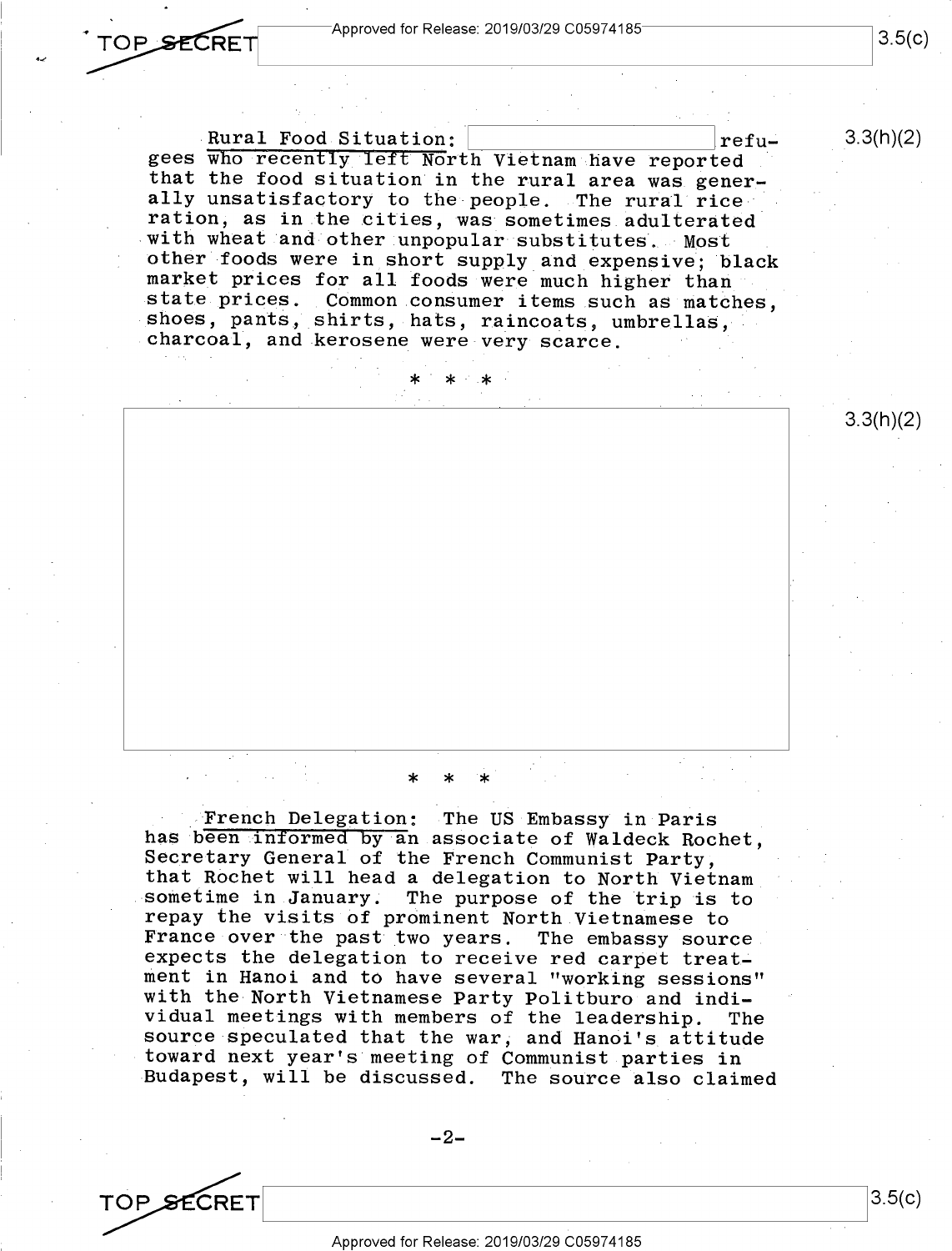that the delegation intended to probe the Hanoi leaders on their precise position on talks following a bombing halt, and their conditions for negotiations.

\* \* "\*

### II. NORTH VIETNAMESE REFLECTIONS OF US POLITICAL ATTITUDES ON THE WAR

.Antiwar Protests: Hanoi, in an.English lan~ guage broadcast on 20 December, reported a series of recent statements and activities in the US which have been critical of the administration's Vietnam<br>policy. The broadcast reported that some 1.000 The broadcast reported that some 1,000 Americans in Torrance, California, held a mile-long march on 17 December to protest the war, and that on the same day in New York, Senator Vance Hartke "condemned the US war in Vietnam and demanded.the immediate withdrawal of US troops from the South." Protests by American Quaker groups and Negroes, as well as disruptive activities at draft induction centers around the country, were also reported without comment.

Other Antiwar Activities: A similar broadcast on 19 December reported numerous antiwar activities<br>taking place around the world. Demonstrations taking place around the world. against US policy and involvement in Vietnam were reported in West Germany, Sweden, Switzerland,-Mali, Yemen, and Australia. All this again was carried without comment by Hanoi.

\* \* \*